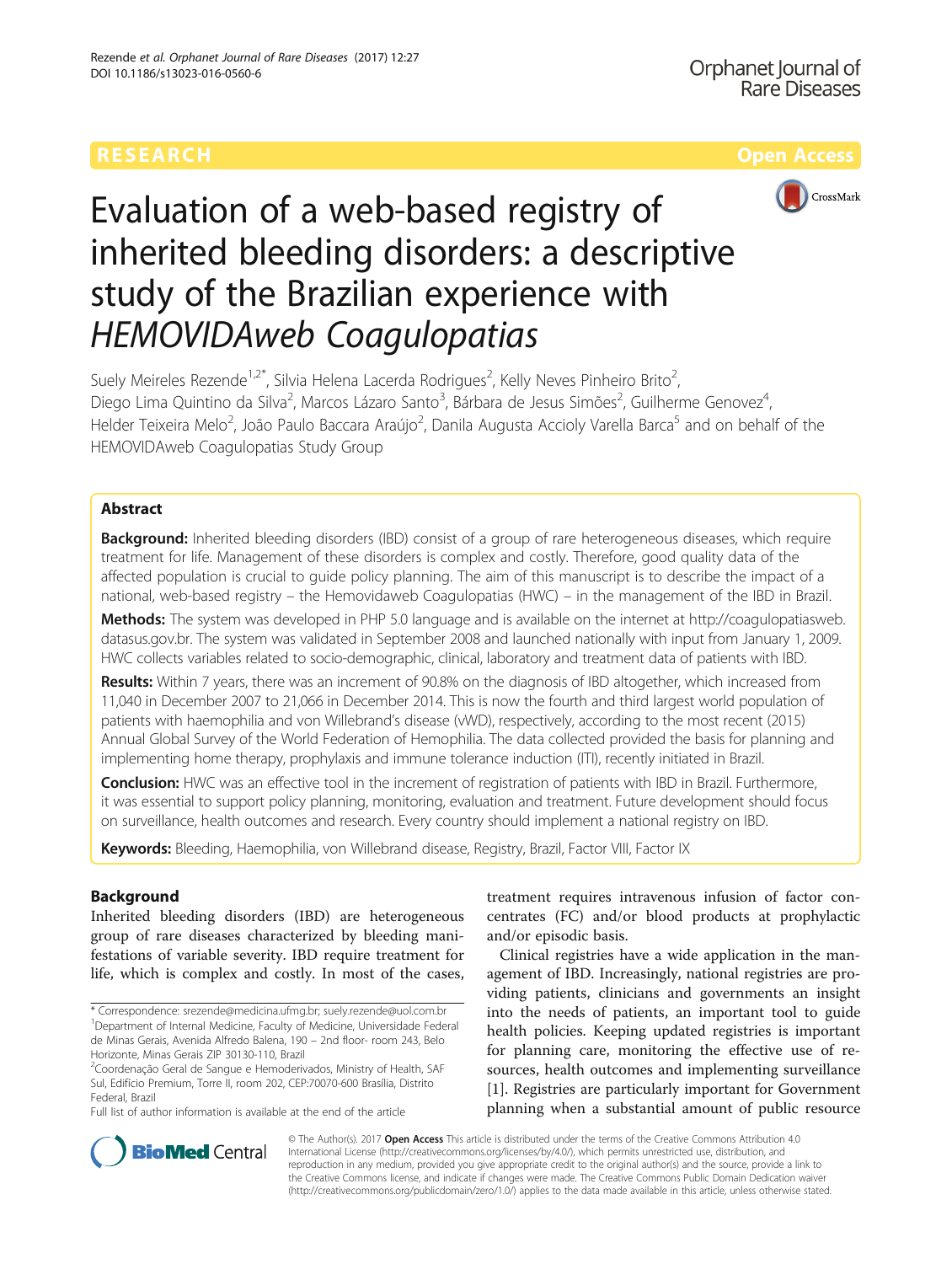is spent on groups of rare diseases, such as it is the case of the IBD.

Within the last years, there has been a substantial progress on the implementation of registries devoted to IBD in many countries [\[2](#page-5-0)–[10\]](#page-5-0). However, many countries still do not have a national registry devoted to IBD [[11\]](#page-6-0) nor provide registry with good quality data [[12\]](#page-6-0). In Brazil, until December 2008, the registration of patients with IBD was performed manually using spreadsheets, which had several limitations, such as difficulty in updating information, typing errors, duplications, and others. By noticing the need to improve data collection, the Ministry of Health (MoH), set up a modern, easily accessible web-based national registry of patients with IBD, the HEMOVIDAWeb Coagulopatias (HWC).

This report aims at describing the development and impact of HWC on registration, diagnosis and management of IBD in Brazil. To our concern this is the first report which shows an impact of a national web-based registry in comparison with a previous manuallycollected registry.

### Methods

#### Study

This is a descriptive study aimed at reporting the impact of a web-based registry of IBD in comparison with previous data manually-collected in Excel spread sheets [\[6](#page-5-0)]. Patients' data were entered by health professionals working in the haemophilia treatment centers (HTCs).

### The program of IBD in Brazil

The MoH manages the Program of IBD in Brazil. The main roles of the Program are: (i) purchase of FC and distribution to HTCs, (ii) promotion of education of multiprofessional teams dealing with IBD, (iii) organization of guidances on management of IBD and (iv) provision of an updated registry.

The management and treatment of patients with IBD are guaranteed by the Brazilian Public National Health System – named Sistema Único de Saúde (SUS). Most patients with IBD are attended in HTCs located in the 26 Brazilian States and 1 Federal District. Patients who have private health insurance and milder forms of IBD are likely to be attended at private clinics. However, due to the fact that approximately 100% of FC purchased in Brazil is acquired centrally by the MoH, patients who demand treatment are attended at the HTCs. Therefore, it is reasonable to assume that approximately 100% of patients with moderate/severe forms of IBD are treated in the public sector (HTCs). For this, it is required that all patients are registered with a HTC in order to receive treatment.

## The HEMOVIDAWeb Coagulopatias system

The development of HWC started in early 2008 and was implemented from January 2009. Its development and management is funded by the MoH. It was triggered by the need of developing a national registry capable of collecting reliable clinical data of patients with IBD in the country and monitoring FC use.

The system was developed in PHP 5.0 language and is available on the internet at [http://coagulopatiasweb.data](http://coagulopatiasweb.datasus.gov.br) [sus.gov.br.](http://coagulopatiasweb.datasus.gov.br) The access to the system can be reached by using Internet Explorer 7, Mozilla Firefox or Google Chrome. The system was validated in September 2008 followed by a national training course for users in November 2008. It was then launched nationally with input from January 1, 2009.

The system was conceived by the creation of administrative modules assessed by individual username and password. Users signed a consent form which stated their responsibility to confidentiality and appropriate use of the system and data. The system contains six structured access profiles, classified as (i) Federal (MoH) Manager, (ii) State Manager, (iii) Care Provider, (iv) Service Provider, (v) Assistance Provider and (vi) Distribution Controller. Professionals in charge of these accesses are mainly haemophilia nurses, haemophilia doctors and pharmacists. The States are the responsible bodies for the provision of access profiles from ii to iv, in a decentralized flow under their decision.

#### Modules

The modules were composed by two major groups: administrative and clinical. The administrative module was composed by: (i) registration, designed for registration of a new cases of IBD or transfer of a registered patient to another state; (ii) data extraction; (iii) emission of reports and (iv) stock control, use and distribution of FC.

The clinical module included: (i) socio-demographic data, (ii) diagnosis, (iii) clinical complications, (iv) laboratory tests and (v) treatment.

#### Variables collected in the clinical module

Socio-demographic variables included: name, date of birth, sex, age, race, education, marital status, occupation, weight, height and body mass index.

The list of diagnosis comprised: HA or HB (if severe, moderate, mild or unknown), classification according to [[13\]](#page-6-0); von Willebrand's disease (vWD) (if types 1, 2A, 2B, 2 N, 2 M, 3, platelet type or unknown); afibrinogenaemia, hypofibrinogenaemia, dysfibrinogenemia, deficiencies of factors II, V, VII, X, XI, XII, XIII, high molecular weight kininogen, prekallikrein, PAI-1, combined deficiencies, deficiency of vitamin K-dependent factors, acquired inhibitors, Bernard-Soulier syndrome, Glanzmann's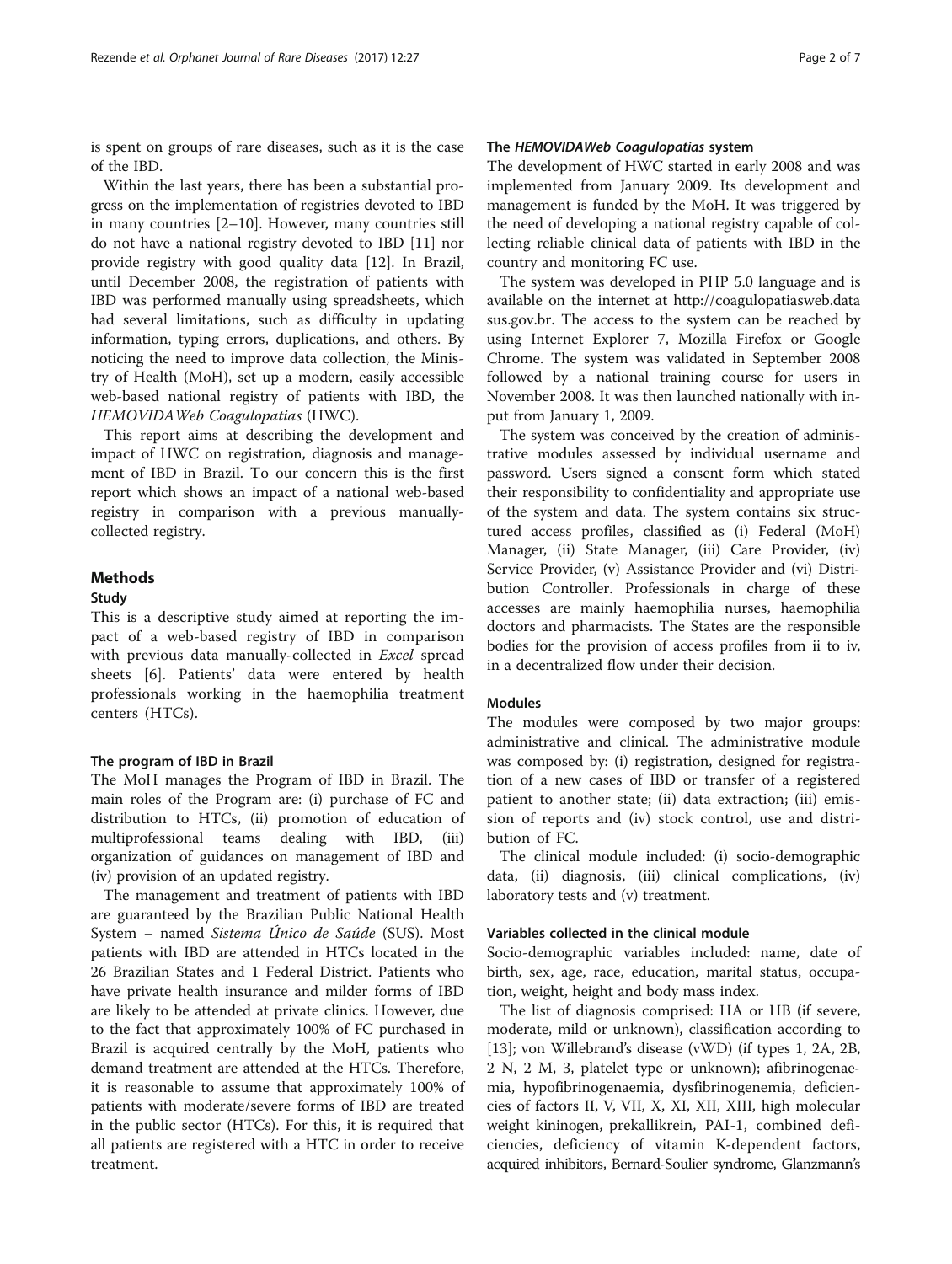thrombasthenia, other platelet disorders and other undiagnosed bleeding conditions. Variables on complications include: muscle skeletal complications; use of catheter; inhibitor status (screening and titration) and death (with causes).

Laboratory tests include: ABO blood group and Rh status; vaccination status for hepatitis A and B; serological tests for human immunodeficiency virus (HIV), human T lymphotropic virus (HTLV), hepatitis B and C. Whether any of these diseases are confirmed, we collect information regarding treatment.

Finally, in the treatment module, we collect: use of FC by type, data of infusion and quantity (in international units [IU] or other unit), lot, motive of use (surgery, trauma, bleeding, type of bleeding) and category of use (if home treatment, prophylaxis, episodic, hospital use, immune tolerance induction [ITI]). This module includes a tool for stock control, use and distribution of FC which is linked to MoH stock system.

#### Results

# The impact of the system on the registration of patients and on the prevalence of IBD

In the first months after the implementation of the system, the number of registered patients with all forms of IBD increased 30.8% rising from 11,040 patients in December 2007 when the registrations were still performed in Excel spreadsheets to 14,436 patients in December 2009, the first year of use of HWC (Fig. 1). After 7 years, there was an increment of 90.8% in the registration of patients with all forms of IBD (from 11,040 in December 2007 to 21,066 in December 2014) (Fig. 1).

Following a sharp increase on the registration of cases from 2007 to 2010, we observe a tendency to a plateau from 2011, with a mean of 7% (variation, 6.5–8.0%) of new cases of IBD registered yearly from 2011–2014

As expected, the prevalence coefficient of HA e HB also changed as a reflection of the increment in registration. The prevalence coefficient of HA increased from 0.73/10,000 in 2007 [\[6](#page-5-0)] to 1.00/10,000 males in 2014 [[14\]](#page-6-0). For HB, the coefficient was 0.48/35,000 in 2007 [\[6](#page-5-0)] and 0.70/35,000 males in 2014 [\[14](#page-6-0)]. Differences between states remain, although less pronounced in 2014 when compared with 2007 (data not shown).

Historical data (2002–2014) on the relative distribution of the IBD showed a reduction in the percentage of HA and HB (in relation to all IBD) from 70.94 to 45.65% and 11.62 to 8.93%, respectively and an increase in the percentage of vWD and other IBD from 11.36 to 31.06% and 2.65 to 14.36%, respectively (Table [1\)](#page-3-0). Rare bleeding disorders and platelet disorders account for the majority of the reported "other IBD" and their prevalence is detailed in Table [2.](#page-3-0)

#### The impact of the system on clinical data of IBD

In December 2014, most (62.6%) patients registered with IBD are female (after excluding all PWH) and 39% are in the age range of 20–39 years. In December 2014, severe, moderate and mild HA accounted for 38.3, 23.7 and 25.0% of patients, respectively. Severity was not informed in 13.0% of the patients, slightly lower than reported in 2007, 17.5% [[6\]](#page-5-0). Severe, moderate and mild HB accounted for 31.4, 33.4 and 22.2%, respectively. Similar to HA, severity was not informed in 12.9% of the patients, slightly lower than reported in 2007, 14.2% [\[6](#page-5-0)].

In 2014, 77.8 and 79.0% of patients with HA and HB, respectively, were tested for inhibitors (screening test), when compared with 2007, which were 58.6 and 59.7%, respectively [\[6](#page-5-0)]. In 2014, 7.3%  $(n = 698)$  and

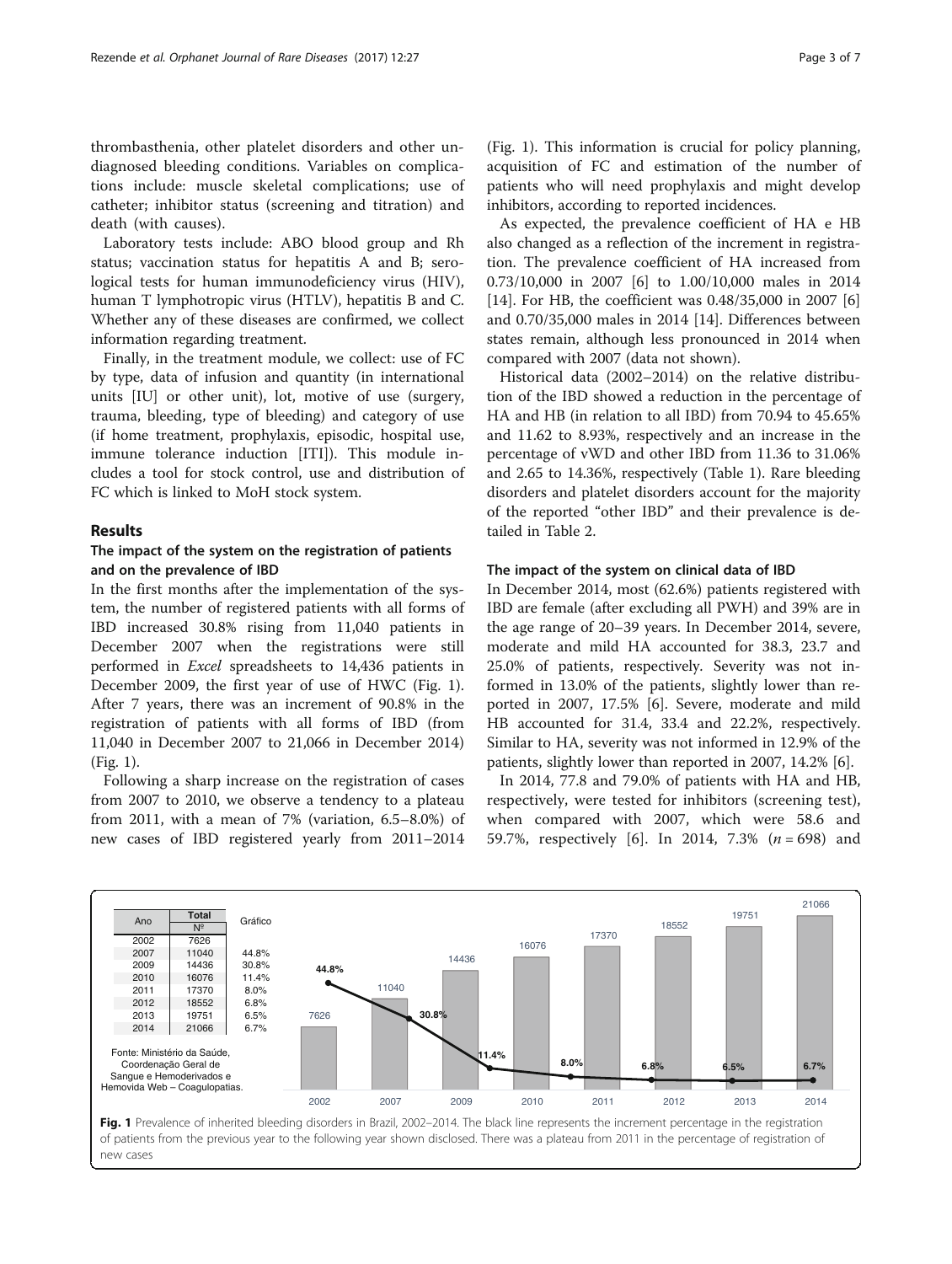<span id="page-3-0"></span>Table 1 Historical prevalence of inherited bleeding disorders, Brazil, 2002-2014

| Year | Haemophilia A |       | Haemophilia B |       | von Willebrand's disease |       | Other inherited bleeding disorders <sup>a</sup> |       | Not informed |      | Total  |      |
|------|---------------|-------|---------------|-------|--------------------------|-------|-------------------------------------------------|-------|--------------|------|--------|------|
|      | N             | $\%$  | Ν             | N     | Ν                        | $\%$  | Ν                                               | %     | Ν            | %    | Ν      | $\%$ |
| 2002 | 5,411         | 70.95 | 886           | 11.62 | 866                      | 11.36 | 202                                             | 2.65  | 261          | 3.42 | 7,626  | 100  |
| 2007 | 6,881         | 62.33 | .291          | 11.69 | 2,333                    | 21.13 | 316                                             | 2.86  | 219          | 1.98 | 11.040 | 100  |
| 2009 | 7.905         | 54.76 | 1.516         | 10.50 | 3,822                    | 26.48 | 1,015                                           | 7.03  | 178          | 1.23 | 14,436 | 100  |
| 2010 | 8,369         | 52.06 | <b>609,</b>   | 10.01 | 4,451                    | 27.69 | 1,437                                           | 8.94  | 210          | 1.31 | 16,076 | 100  |
| 2011 | 8,848         | 50.94 | 723           | 9.92  | 4,934                    | 28.41 | 1,865                                           | 10.74 | 0            | 0.00 | 17.370 | 100  |
| 2012 | 9,122         | 49.17 | 1.801         | 9.71  | 5,445                    | 29.35 | 2.184                                           | 11.77 | 0            | 0.00 | 18,552 | 100  |
| 2013 | 9.348         | 47.33 | 838,          | 9.31  | 5,976                    | 30.26 | 2,589                                           | 13.11 | $\Omega$     | 0.00 | 19.751 | 100  |
| 2014 | 9,616         | 45.65 | 1,881         | 8.93  | 6,544                    | 31.06 | 3,025                                           | 14.36 | 0            | 0.00 | 21,066 | 100  |

<sup>a</sup>This includes rare bleeding disorders, platelet disorders, hemophilia carriers and unknown bleeding disorders

1.4%  $(n = 27)$  of patients with HA and HB, respectively, had a positive inhibitor screening test. Inhibitor titration was recorded in 77.4%  $(n = 540)$  of patients with HA, who had a positive screening test  $(n = 698)$ . Inhibitors were of low-response (less than 5 BU/mL) in 43.7% ( $n = 236$ ) and of high-response ( $>5$  BU /mL) in 54.4% ( $n = 294$ ) of patients with HA; in 10 patients (1.9%) titration was negative. Inhibitor titration was recorded in 70.3% ( $n = 19$ ) of patients with HB who had a positive screening test ( $n = 27$ ). Of these, 52.6%  $(n = 10)$  and 42.1%  $(n = 8)$  were low and high responders, respectively.

# The impact of the system on the assessment of factor concentrate use

The use of FC and other procoagulants (such as desmopressin acetate and tranexamic acid) are routinely

Table 2 Prevalence of rare bleeding and platelet disorders

| Rare bleeding and platelet disorders      | n     | $\%$ |
|-------------------------------------------|-------|------|
| Afibrinogenemia                           | 35    | 1.6  |
| Hypofibrinogenemia                        | 40    | 2.1  |
| Dysfibrinogenemia                         | 11    | 0.5  |
| Factor II deficiency                      | 13    | 0.6  |
| Factor V deficiency                       | 157   | 7.7  |
| Combined factor V and VIII deficiency     | 27    | 1.1  |
| Factor VII deficiency                     | 723   | 35.4 |
| Factor X deficiency                       | 88    | 4.3  |
| Factor XI deficiency                      | 165   | 8.1  |
| Factor XIII deficiency                    | 61    | 3.1  |
| Deficiency of vitamin K-dependent factors | 13    | 0.6  |
| Other combined deficiencies               | 46    | 2.3  |
| Bernard Soulier syndrome                  | 59    | 2.9  |
| Glanzmann's trombastenia                  | 244   | 12.1 |
| Other platelet disorders                  | 359   | 17.6 |
| Total                                     | 2,041 | 100  |

recorded for all registered patients with IBD who receive treatment.

Regarding the categories of use of FVIII concentrate in 2014, secondary prophylaxis, home treatment, infusion in the HTC, ITI, hospital treatment and primary prophylaxis accounted for 49.9, 27.1,10.6, 8.0, 3.0 and 1.4%, respectively. For FIX concentrate, secondary prophylaxis, home treatment, infusion in the HTC, hospital treatment and primary prophylaxis accounted for 43.2, 29.0, 20.0, 6.8 and 1.0% of use in 2014, respectively.

When all PWHA ( $n = 9,616$ ) and all PWHB ( $n = 1,881$ ) were considered, mean use of FVIII and FIX concentrates per patient was 60,901 IU and 51,562 IU, respectively in 2014. However, 6,492/9,616 (67.5%) PWHA used FVIII concentrate in 2014, accounting for a (real) mean use of 90,207 IU of FVIII concentrate per patient. For PWHB, 1,250/1,875 (66.7%) used FIX concentrate in 2014, accounting for a (real) mean use of 77,343 IU per patient.

Furthermore, in 2014, 5.9, 24.1 and 65.2% of FVIII concentrate was used for the treatment of mild, moderate and severe PWHA, respectively. Patients with no information on the severity of HA used 4.8% of the totality of FVIII concentrate consumed in 2014. Regarding FIX concentrate, 8.1, 37.8 and 49.1% were used for the treatment of mild, moderate and severe PWHB, respectively. Patients with no information on the severity of HB used 5.0% of the totality of FIX concentrate consumed in 2014.

The increment of the purchase of FVIII and IX concentrates after 2010 in Brazil reflects the data on the per capita use of these products. In 2014, per capita use of FVIII and FIX in Brazil was 2.89 and 0.48, respectively [[14\]](#page-6-0). This represents an increment of 136.9 and 84.6% when compared with data from 2010, which were 1.22 and 0.26, respectively [\[14](#page-6-0)]. Currently, 69.8 and 30.2% of PWHA are treated with recombinant and plasmaderived FVIII concentrate, respectively. The totality of PWHB are treated with plasma-derived FIX concentrate.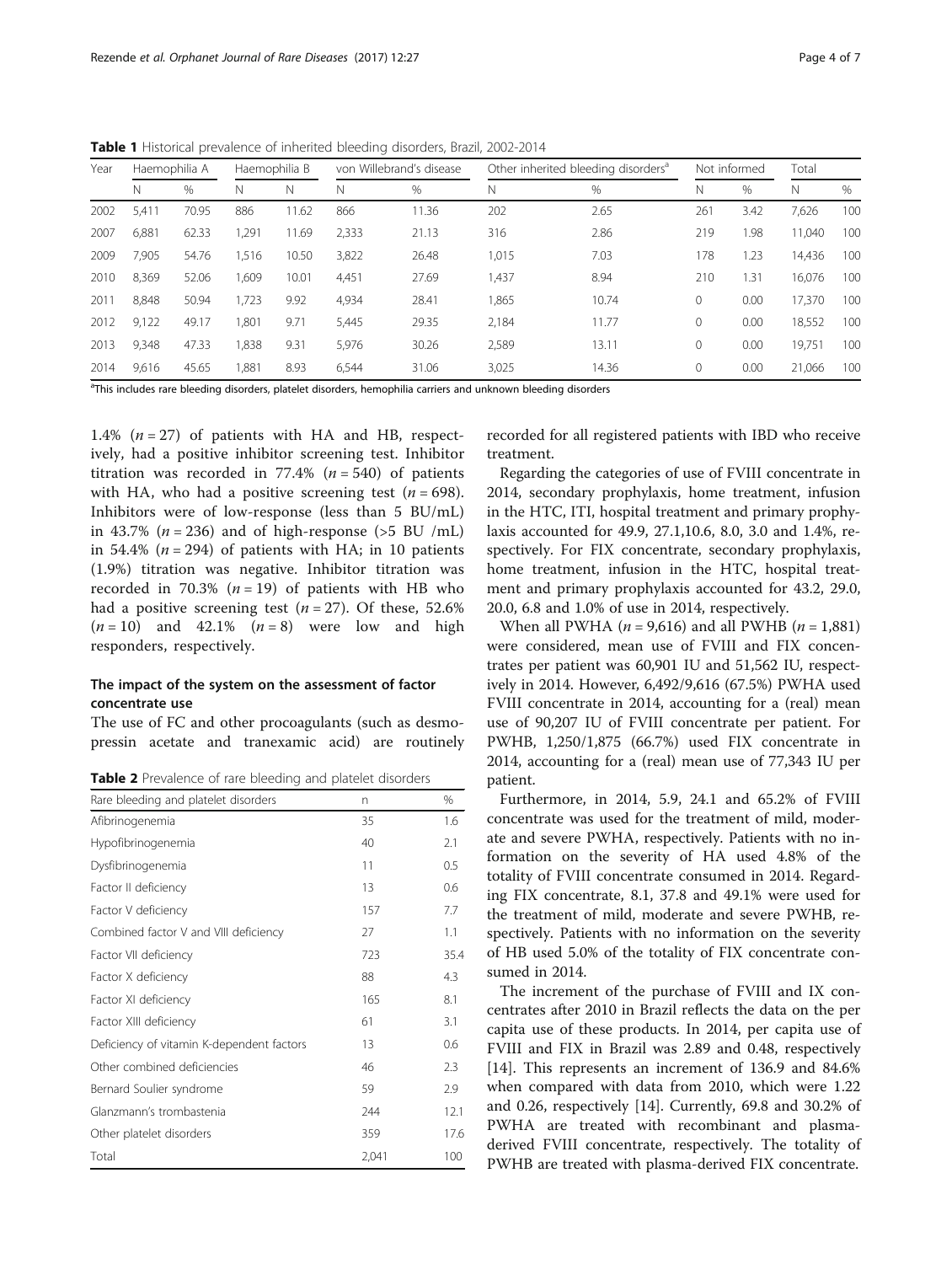# The impact of the system on the implementation of prophylaxis and immune tolerance

Prophylaxis for severe and moderately-severe PWHA and PWHB (<2% of factor activity level) and ITI for PWHA and persistent inhibitors were implemented in Brazil in the end of 2011. Both programs were made available due to the provision of data on new cases of HA and HB, haemophilia severity and inhibitor development from January 2009. Since the registration of new cases is performed via web, in real time, upon inclusion of the PWH in the system and information on severity, it is possible to identify PWH who will require long-term prophylaxis. Furthermore, by identifying new patients with inhibitors it is possible to include them on ITI at an early stage. By December 2015, we had 383 PWHA and PWHB on primary prophylaxis and 240 patients with hemophilia A on ITI.

Concerning ITI, the first phase of the program included patients with long-standing history of inhibitors, selected from the database according to the inclusion criteria. More recently, as there is more awareness about ITI program and inhibitor surveillance increased, patients who develop inhibitor have been included earlier in the course of this complication. Furthermore, the system allows for searching candidate patients, therefore promoting a more efficient action on the identification of patients with inhibitors who fill the criteria for ITI.

#### **Discussion**

The implementation of HWC, a web-based national registry had a major impact on the increment of the registration of patients with IBD, reflected by a rise of nearly 100% in the number of registered patients with all forms of IBD after 7 years of its onset. Furthermore, the system proved to be a good platform for the support of policy planning, promotion of health care, surveillance, allocation of resources and distribution of products.

According to the last published Annual Global Survey 2015 of the World Federation of Haemophilia (WFH), the total number of people with identified IBD in the world is 304,362 [[15\]](#page-6-0). Within the 111 countries surveyed, Brazil has the fourth largest population of PWH ( $n = 11,857$ ), after United States ( $n = 18,596$ ), India  $(n = 16,635)$  and China (13,624) and the third population of patients with vWD  $(n = 7,223)$  after United States  $(n = 13,845)$  and United Kingdom  $(n = 10,586)$  [\[15](#page-6-0)]. This position was been achieved after the implementation of HWC, which promoted a sharp rise in the registration of patients with IBD.

There was a sharp increment on the prevalence of IBD in Brazil from 2002–2014 until 2010. After 2011, there was a plateau in the registration of "new" patients with IBD reaching about 7.0% a year. Therefore, in the first 3 years after its implementation, HWC was an efficient tool in the promotion of the registration of patients with IBD who were not already registered by the HTCs. However, since a major improvement in the diagnosis of these disorders occurred in Brazil in the same period, we cannot rule out the role of concurrent diagnostic strategies in the increment of the numbers registered.

The results here presented reflect patients' data collected from the totality of the HTCs in Brazil, which represent of most of the patients with IBD in the country. Although we do not have the precise numbers, a small proportion of patients with mild IBD are attended in private clinics and therefore might not be registered with the HTCs. However, once these patients require treatment, they are referred to the public HTCs and are then registered in the HWC.

HWC had an important impact on the management of patients with IBD, reflected by the collection of reliable data as well as acting as a platform to policy planning. By assessing the prevalence of IBD and the mean use of products per disease and severity it was possible to estimate required budget and amount of FC needed to treat patients. Information regarding the real-time registration of new patients with hemophilia, its severity and new patients with inhibitors also supported implementation of prophylaxis and ITI. Both initiatives were implemented according to data generated by HWC. Furthermore, the distribution of FC for the entire country as well as its use is now easily monitored by the stock control tool, which allows the control of distribution and use of FC from the central stock at the MoH to the patient.

There was a prompt adherence of HWC by health professionals in the HTCs. This was likely due to its simplicity of use, easily accessible web-based registry, "real-time" provision of data and feasibility to download, save and print reports of the patients, which facilitated the incorporation of relevant medical information into patients' files. Furthermore, we used a successful strategy for qualification and training of health professionals who worked with the system in the HTCs, which involved annual national meetings for discussion, presentation of data and innovations to the system. However, it is important to consider that part of the reason for a prompt adherence might be due to the compulsory need for registration of any patient with IBD who required use of any pro-coagulant product from January 2009.

HWC incorporated all the mandatory parameters recommended for the implementation of a national registry, such as personal and demographic, diagnosis and treatment details, bleeding history and serology [\[11](#page-6-0), [16](#page-6-0)]. Furthermore, most of the optional parameters were also included such as joint status, death and cause of death, vaccination status and genetic information [\[11\]](#page-6-0).

HWC has aspects which need improvement, either related to the (i) inclusion of additional parameters or to (ii) qualification of data. Additional parameters should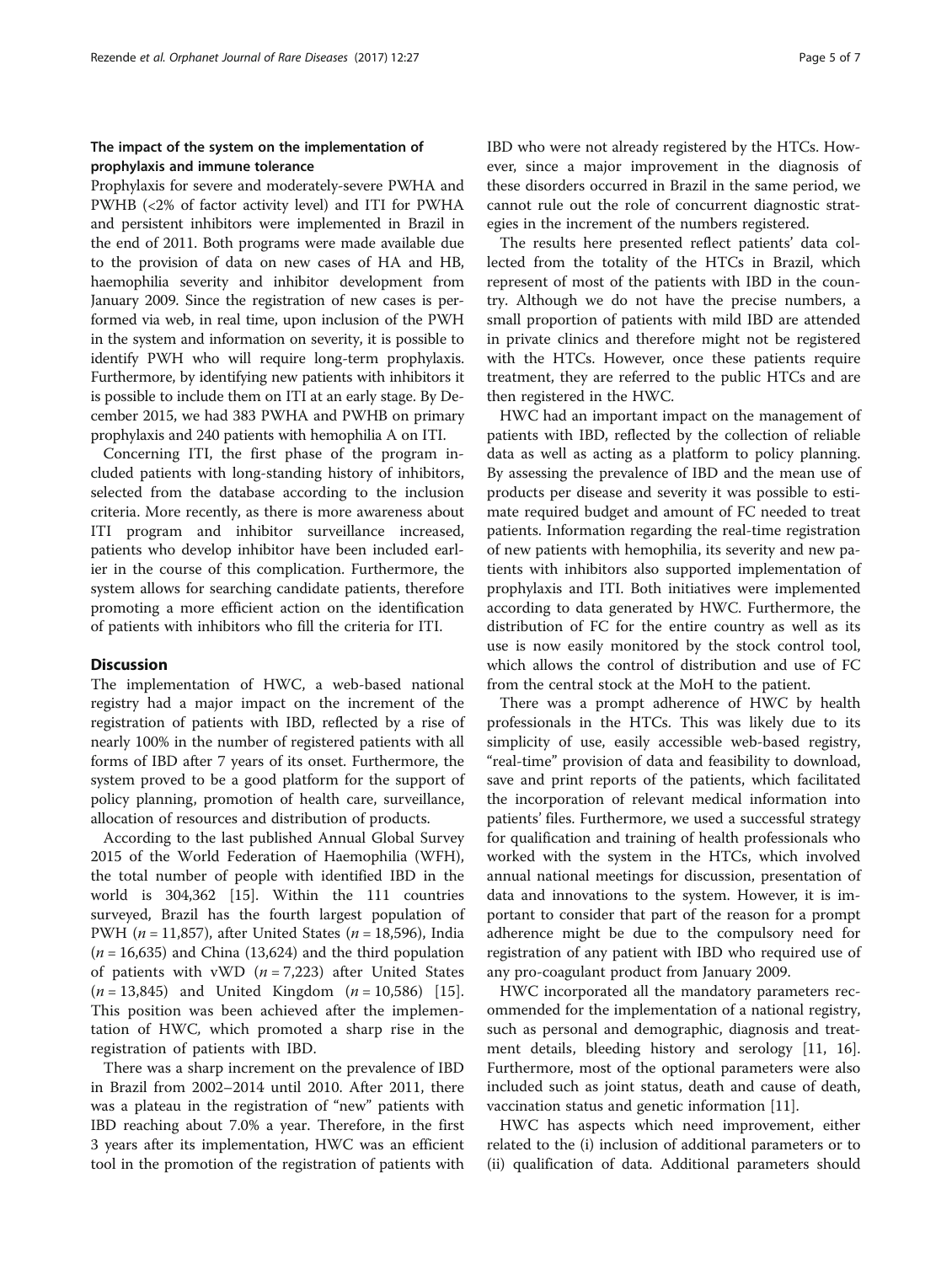<span id="page-5-0"></span>focus on data related to hospitalization, surgery, quality of life assessment and genetic information. Qualification of data is still an important issue in many registries [\[12](#page-6-0)]. In HWC, we noticed that some variables such as vaccination status, serology, clinical data (severity of disease, inhibitor status, follow-up visits) and treatment data (infusion charts, detail of prophylactic scheme and adherence) are targets to improvement. Information on death and mortality cause is hardly obtained by HTCs. Furthermore, the registry does not pursue an appropriate strategy for surveillance parameters known to be important in IBD, such as inhibitor, infectious diseases, infusion reactions nor a facility which allow patients themselves to insert infusion data in the system.

### Conclusions

HWC, a national, web-based, real-time registry on IBD, had a major impact in the registration of IBD in Brazil in comparison with a manually-based national registry. Furthermore, its implementation promoted a prompt improvement on policy planning, which enhanced the quality of care of IBD in Brazil. We recommend all countries to implement national registries on IBD.

#### Abbreviations

FC: Factor concentrate; HA: Hemophilia A; HB: Hemophilia B; HTC: Hemophilia treatment center; HWC: Hemovidaweb Coagulopatias; IBD: Inherited bleeding disorders; ITI: Immune tolerance induction; MoH: Ministry of health; PWHA: Patient with hemophilia A; PWHB: Patient with hemophilia B; SUS: Sistema Unico de Saude; vWD: von Willebrand disease; WFH: World federation of heophilia

#### Acknowledgements

\*HEMOVIDAweb Coagulopatias Study Group is composed by: Anelisa Schittini Costa Streva (Centro de Hematologia e Hemoterapia da Bahia), Katty Pollyanni Ferreira Silveira (Centro de Hematologia e Hemoterapia de Alagoas), Sylvia Daniella Freitas de Souza (Centro de Hematologia e Hemoterapia de Sergipe), Sandra Sibele Leite Vieira de Figueiredo (Centro de Hematologia e Hemoterapia da Paraíba), Dario Itapary Nicolau (Centro de Hematologia e Hemoterapia do Maranhão), Irian Guedes Farkatt (Centro de Hematologia e Hemoterapia do Rio Grande do Norte), Ana Elzira Dantas Leopoldino Rocha (Centro de Hematologia e Hemoterapia do Piauí), Íris Maciel Costa (Centro de Hematologia de Pernambuco), Rosângela de Albuquerque Ribeiro (Centro de Hematologia e Hemoterapia do Ceará), Maria do Carmo da Silva Assunção (Centro de Hemoterapia e Hematologia do Amazonas), Viviane Pereira de Moraes (Centro de Hemoterapia e Hematologia de Roraima), Ana Lice Sousa de Sena (Centro de Hemoterapia e Hematologia do Pará), Thereza Cristina Picado Pinheiro (Centro de Hemoterapia e Hematologia do Acre), Witânia Do Socorro Cardoso Silva (Centro de Hemoterapia e Hematologia do Amapá), Pollyana Gomes de Souza Pimenta (Centro de Hemoterapia e Hematologia de Tocantins), Juliana Camila Lopes Cavaion (Fundacao Hemocentro de Brasilia), Julimara Moreira Rocha Leonel de Paiva (Centro de Hemoterapia e Hematologia de Goiás), Dalva Gloria Ferreira França Barbacena (Centro de Hemoterapia e Hematologia de Mato Grosso), Sonia Maria Nunes De Barros (Centro de Hemoterapia e Hematologia do Rio de Janeiro), Maria do Perpétuo S. V. Orletti (Centro de Hemoterapia e Hematologia do Espírito Santo), Mitiko Murao (Centro de Hemoterapia e Hematologia de Minas Gerais), Luciene Figueiredo (Hemorrede de São Paulo), Liana Andrade Labres de Souza (Centro de Hemoterapia e Hematologia do Paraná), Denise Linhares Gerent (Centro de Hemoterapia e Hematologia de Santa Catarina), Giovana Fecker da Costa Diaz (Centro de Hemoterapia e Hematologia do Rio Grande do Sul), Jouse Fonseca Bittencourt (Centro de Hemoterapia e Hematologia de Mato Grosso do Sul), Walquíria Lima de Almeida (Fundação HEMERON).

#### Funding

This study had no funding.

#### Availability of data and materials

Data sharing is not applicable to this article.

#### Authors' contributions

SMR designed the research study; KNPB, DLQS, MLS, BJS, DAAB built the web-based system; SHLR and KNP analysed the data; GG, JPBA, HTM contributed essential tools; SMR, DAAB, SHLR, KNP wrote the paper. HWC Study Group participated on the collection of essential data. All authors revised the manuscript. We thank all staff from the haemophilia treatment centers who were involved with the collection of data. All authors read and approved the final manuscript.

#### Competing interests

The authors state that they have no competing interests which might be perceived as posing a conflict or bias.

#### Consent for publication

All authors gave their consent to submit and publish this manuscript.

#### Ethics approval and consent to participate

Ethical approval was waived for this study.

#### Author details

<sup>1</sup>Department of Internal Medicine, Faculty of Medicine, Universidade Federal de Minas Gerais, Avenida Alfredo Balena, 190 – 2nd floor- room 243, Belo Horizonte, Minas Gerais ZIP 30130-110, Brazil. <sup>2</sup>Coordenação Geral de Sangue e Hemoderivados, Ministry of Health, SAF Sul, Edifício Premium, Torre II, room 202, CEP:70070-600 Brasília, Distrito Federal, Brazil. <sup>3</sup>Departamento de Informática do Sistema Único de Saúde (DATASUS), Rua México - Centro, Rio de Janeiro ZIP 20031-143, Brazil. <sup>4</sup>Hemocentro de Santa Catarina, Av. Othor Gama D'Eça, 756 Centro, Florianópolis, Santa Catarina ZIP 88015-240, Brazil. <sup>5</sup> DVB Consultoria em Gestão em Saúde, Brasília, Distrito Federal, Brazil.

#### Received: 4 November 2016 Accepted: 22 December 2016 Published online: 10 February 2017

#### References

- 1. Dolan G, Makris M, Bolton-Maggs PH, Rowell JA. Enhancing haemophilia care through registries. Haemophilia. 2014;20 Suppl 4:121–9.
- 2. Ali T, Schved JF. Registry of hemophilia and other bleeding disorders in Syria. Haemophilia. 2012;18:851–4.
- Aznar JA, Abad-Franch L, Cortina VR, Marco P. The national registry of haemophilia A and B in Spain: results from a census of patients. Haemophilia. 2009;15:1327–30.
- 4. Hassan HJ, Morfini M, Taruscio D, Abbonizio F, Giampaolo A, Kodra Y, Oliovecchio E, Vittozzi L. Current status of Italian registries on inherited bleeding disorders. Blood Transfus. 2014;12 Suppl 3:s576–81.
- 5. Pattacini C, Rivolta GF, Di Perna C, Riccardi F, Tagliaferri A. A web-based clinical record 'xl'Emofilia' for outpatients with haemophilia and allied disorders in the Region of Emilia-Romagna: features and pilot use. Haemophilia. 2009;15:150–8.
- 6. Rezende SM, Pinheiro K, Caram C, Genovez G, Barca D. Registry of inherited coagulopathies in Brazil: first report. Haemophilia. 2009;15:142–9.
- Soucie JM, McAlister S, McClellan A, Oakley M, Su Y. The universal data collection surveillance system for rare bleeding disorders. Am J Prev Med. 2010;38:S475–81.
- 8. Von der Weid N. Haemophilia registry of the medical committee of the Swiss haemophilia society. Update and annual survey 2011/12. Hamostaseologie. 2013;33 Suppl 1:S10–4.
- 9. Walker I, Pai M, Akabutu J, Ritchie B, Growe G, Poon MC, Card R, Ali K, Israels S, Teitel J, et al. The Canadian hemophilia registry as the basis for a national system for monitoring the use of factor concentrates. Transfusion. 1995;35: 548–51.
- 10. Zdziarska J, Chojnowski K, Klukowska A, Letowska M, Mital A, Musial J, Podolak-Dawidziak M, Windyga J, Ovesna P, Brabec P, Zawilska K. Registry of inherited bleeding disorders in Poland–current status and potential role of the HemoRec database. Haemophilia. 2011;17:e189–95.